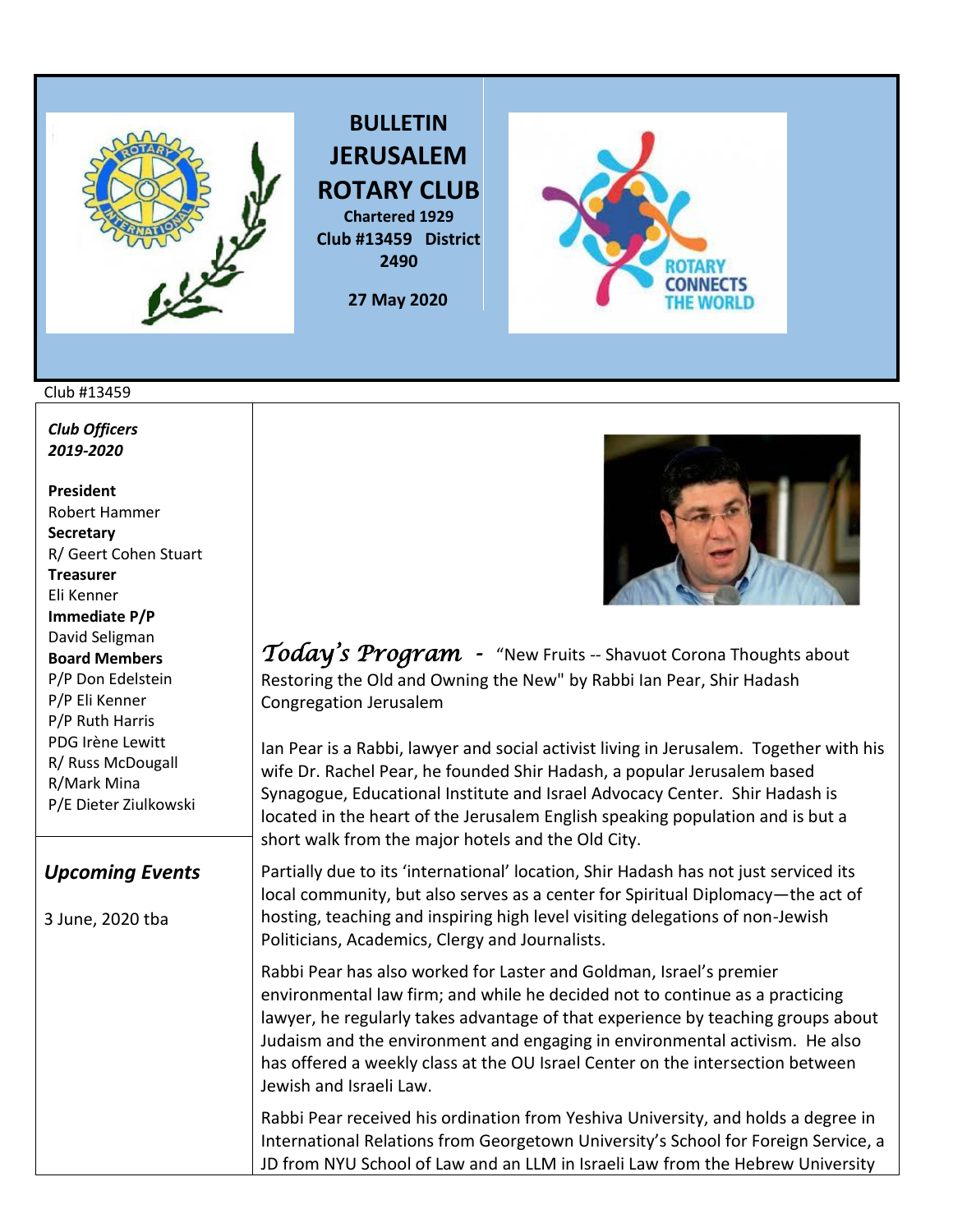| of Jerusalem. He is the author of three books, including the best-seller The<br>Accidental Zionist.                                                                                                                                                                                            |
|------------------------------------------------------------------------------------------------------------------------------------------------------------------------------------------------------------------------------------------------------------------------------------------------|
| The Pear's have five children, the oldest serving in the Air Force Intelligence Unit<br>as a commander, and the youngest the star pupil in Shir Hadash's very own much<br>acclaimed Early Childhood Center.                                                                                    |
| We have a virtual meeting again using the internet application ZOOM. Please log<br>in as follows: just before 1:00 pm (1300), of the meeting date, click on the<br>following "Join URL": https://us02web.zoom.us/j/86112105200 or only the<br>numbers 86112105200 in the log-in window of ZOOM |
| This will be a LUNCH MEETING, NOT A DINNER MEETING !!!!                                                                                                                                                                                                                                        |
| <b>Fellowship Greetings</b>                                                                                                                                                                                                                                                                    |
| The Cassutos will be celebrating an anniversary three days from now on May 30!                                                                                                                                                                                                                 |
| <b>Foundation Thoughts of the Week</b>                                                                                                                                                                                                                                                         |
| Since we are all in the courtroom this week:                                                                                                                                                                                                                                                   |
| "Justice is a machine that, when someone has given it a starting push, rolls on of<br>itself." Galsworthy, Justice II                                                                                                                                                                          |
| "The administration of justice is the firmest pillar of government." George<br>Washington, Letter to Randolph, 1789                                                                                                                                                                            |
| "Judges ought to be more learned than witty, more reverend than plausible and<br>more advised than confident. Above all things, integrity is their portion and proper<br>virtue." Bacon, Essays of Judicature                                                                                  |
| Good judgement supports good causes. DONATE TO THE FOUNDATION!                                                                                                                                                                                                                                 |
|                                                                                                                                                                                                                                                                                                |

# *The President's Corner*

As Rotarians, we are committed to high ethical standards in our business, professional and personal lives. Rotary's Four-Way Test reminds us to consider whether what we think, say or do is the truth; fair to all concerned; whether it will build goodwill and better friendships; and, will it be beneficial to all concerned.

Thus, Sunday's opening of the trial of Prime Minister Netanyahu on charges of bribery, fraud and breach of trust, should be a source of satisfaction that in Israel, the law applies to us all and all are accountable for our conduct.

An indictment, however, is only an accusation. No evidence has been presented in open court and it is the prosecution's burden to prove violations of the law--not just ethical lapses--beyond a reasonable doubt. That too, is part of fairness.

All the best,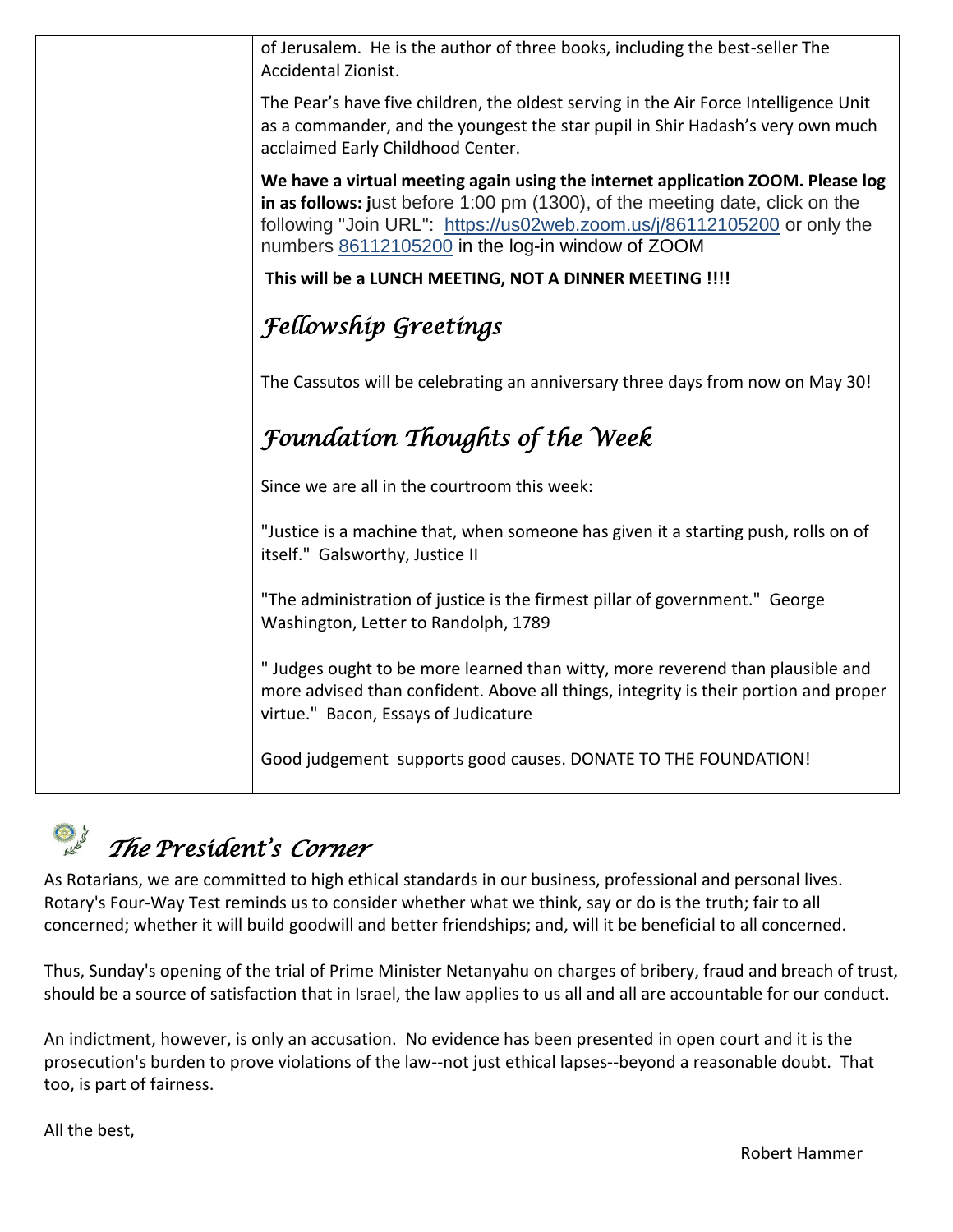

Three noteworthy historical events that happened on 27 May, the day of our meeting:

**[1689](https://www.onthisday.com/events/date/1689)** Anthonie Heinsius succeeds G Fagel as Grand Pensionary of Holland. During the time of the Dutch Republic, the Grand Pensionary was the most prominent member of the government. Though officially only a civil servant of the Estates, the Grand Pensionary was the *de facto* leader of the entire republic, second only to the [stadtholder,](https://en.wikipedia.org/wiki/Stadtholder) and often served in a capacity similar to that of today's prime ministers. Heinsius was born at Delft on 23 November 1641, son of a wealthy merchant and patrician. He became Grand Pensionary of the States of Holland, and thereby the most powerful man in the [Estates-General of the Netherlands,](https://en.wikipedia.org/wiki/Estates-General_of_the_Netherlands) on 27 May 1689, when William III became king of England and had to move to London. He was the confidant and correspondent of William, who left the guidance of Dutch affairs largely in his hands. Heinsius was a tough negotiator and one of the greatest and most obstinate opponents of the expansionist policies of France. He was one of the driving forces behind the anti-France coalitions of the [Nine Years' War](https://en.wikipedia.org/wiki/Nine_Years%27_War) (1688–97) and the [War of the Spanish Succession](https://en.wikipedia.org/wiki/War_of_the_Spanish_Succession) (1701–14). After the death of William III in 1702, Heinsius remained Grand Pensionary of Holland until his own death in 1720.



[1873](https://www.onthisday.com/events/date/1873) [Heinrich Schliemann](https://www.onthisday.com/people/heinrich-schliemann) discovers "Priam's Treasure" a cache of gold and other objects in Hisarlik (Troy) in Anatolia. Heinrich Schliemann (6 January 1822 – 26 December 1890) was a [German](https://en.wikipedia.org/wiki/Germany) businessman and a pioneer in the field of [archaeology.](https://en.wikipedia.org/wiki/Archaeology) He was an [advocate](https://en.wikipedia.org/wiki/Advocate) of the historicity of places mentioned in the works of [Homer](https://en.wikipedia.org/wiki/Homer) and an archaeological excavator of [Hisarlik,](https://en.wikipedia.org/wiki/Hisarlik) now presumed to be the site of [Troy.](https://en.wikipedia.org/wiki/Troy) His work lent weight to the idea that [Homer'](https://en.wikipedia.org/wiki/Homer)s *[Iliad](https://en.wikipedia.org/wiki/Iliad)* reflects [historical events.](https://en.wikipedia.org/wiki/Historicity_of_the_Iliad) Schliemann's excavation of nine levels of archaeological remains with dynamite has been criticized as destructive of significant historical artifacts, including the level that is believed to be the historical Troy. A cache of gold and several other objects appeared on or around May 27, 1873; Schliemann named it ["Priam's Treasure"](https://en.wikipedia.org/wiki/Priam%27s_Treasure). He later wrote that he had seen the gold glinting in the dirt and dismissed the workmen so that he and his wife Sophia could excavate it themselves; they removed it in her shawl. However, Schliemann's oft-repeated story of the treasure's being carried by Sophia in her shawl was untrue. Schliemann later admitted fabricating it; at the time of the discovery Sophia was in fact with her family in Athens, following the death of her father.<sup>]</sup>[S](https://en.wikipedia.org/wiki/Heinrich_Schliemann#cite_note-26)ophia later wore "the Jewels of Helen" for the public.

 $K_{\rm{N}}$  Known  $K_{\rm{N}}$ 

**[1940](https://www.onthisday.com/events/date/1940)** British and Allied forces begin the evacuation of Dunkirk (Operation Dynamo) during WWII . In the Le Paradis massacre, 97 soldiers from a Royal Norfolk Regiment unit are shot after surrendering to German troops. The Le Paradis massacre was a [war crime](https://en.wikipedia.org/wiki/War_crime) committed by members of the 14th Company, [SS Division Totenkopf,](https://en.wikipedia.org/wiki/3rd_SS_Panzer_Division_Totenkopf) under the command of *[Hauptsturmführer](https://en.wikipedia.org/wiki/Hauptsturmf%C3%BChrer)* [Fritz Knoechlein.](https://en.wikipedia.org/wiki/Fritz_Knoechlein) It took place on 27 May 1940, during the [Battle of](https://en.wikipedia.org/wiki/Battle_of_France)  [France,](https://en.wikipedia.org/wiki/Battle_of_France) at a time when troops of the [British Expeditionary Force](https://en.wikipedia.org/wiki/British_Expeditionary_Force_(World_War_II)) were attempting to retreat through the [Pas-de-](https://en.wikipedia.org/wiki/Pas-de-Calais)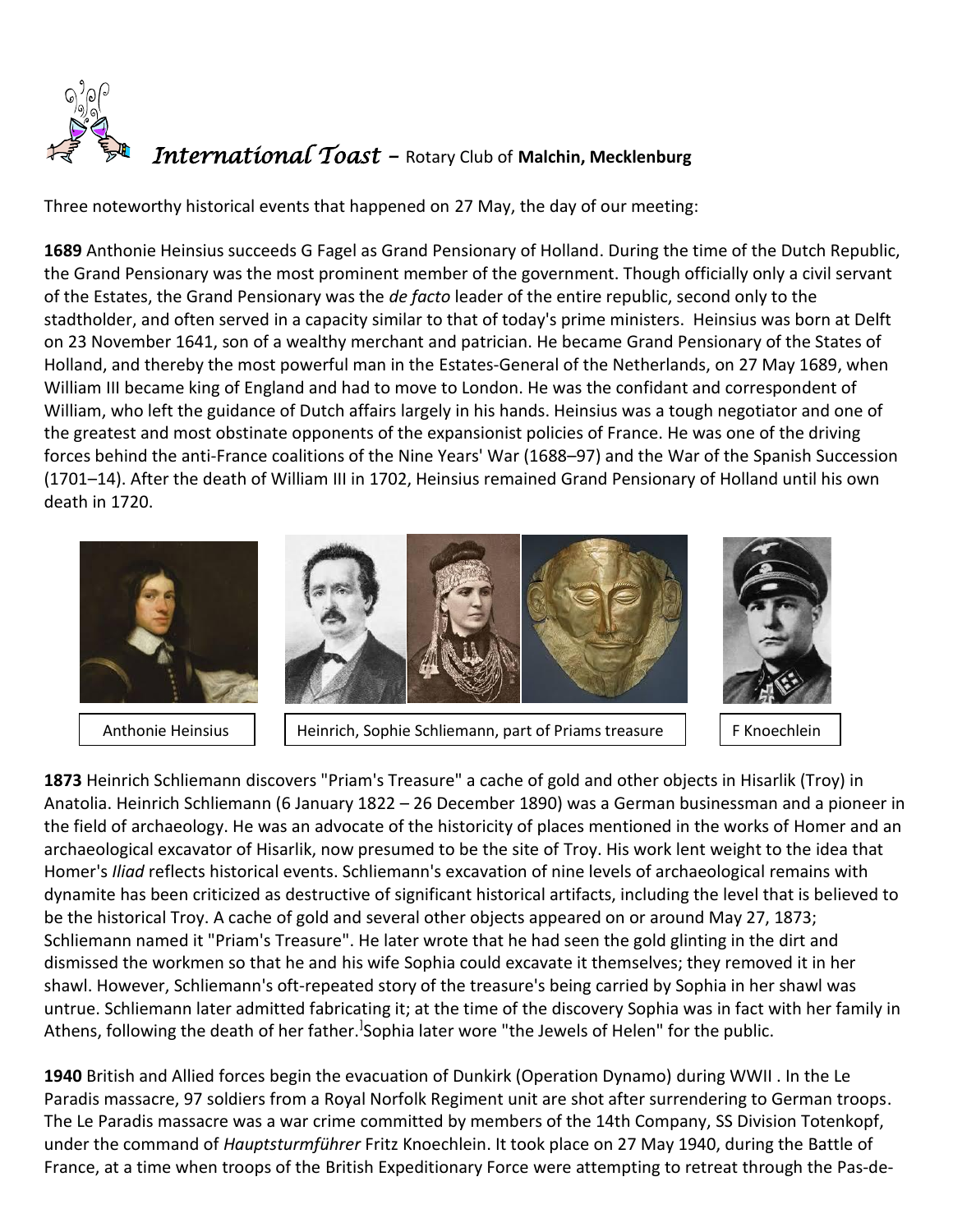Calais region during the [Battle of Dunkirk.](https://en.wikipedia.org/wiki/Battle_of_Dunkirk) Soldiers of the 2nd Battalion, the [Royal Norfolk Regiment,](https://en.wikipedia.org/wiki/Royal_Norfolk_Regiment) had become isolated from their unit. They occupied and defended a farmhouse against an attack by [Waffen-SS](https://en.wikipedia.org/wiki/Waffen-SS) forces in the village of [Le Paradis.](https://en.wikipedia.org/wiki/Le_Paradis) After running out of ammunition, the defenders surrendered to the German troops. The Germans led them across the road to a wall where they were murdered by machine gun fire. Ninety-seven British troops were killed. Two survived, with injuries, and hid until they were captured by German forces several days later. After the war, Knöchlein was convicted by a war crimes court, with the two survivors acting as witnesses against him. For his part in the massacre, Knöchlein was executed in 1949.

Today we are toasting the Rotary Club of Malchin, Mecklenburg-Vorpommern on the discovery of Troy and Priam's Treasure by Heinrich Schliemann on 27 May 1873. The RC of Malchin is probably located closest to [Ankershagen](https://en.wikipedia.org/wiki/Ankershagen) where Schliemann grew up. Today their home houses the *Heinrich Schliemann Museum*.

Dieter Ziulkowski

*Some other news* 

**Times have changed**, contributed by Carry





TO THIS ???

**The participants** of last week's ZOOM meeting, courtesy of Eli:

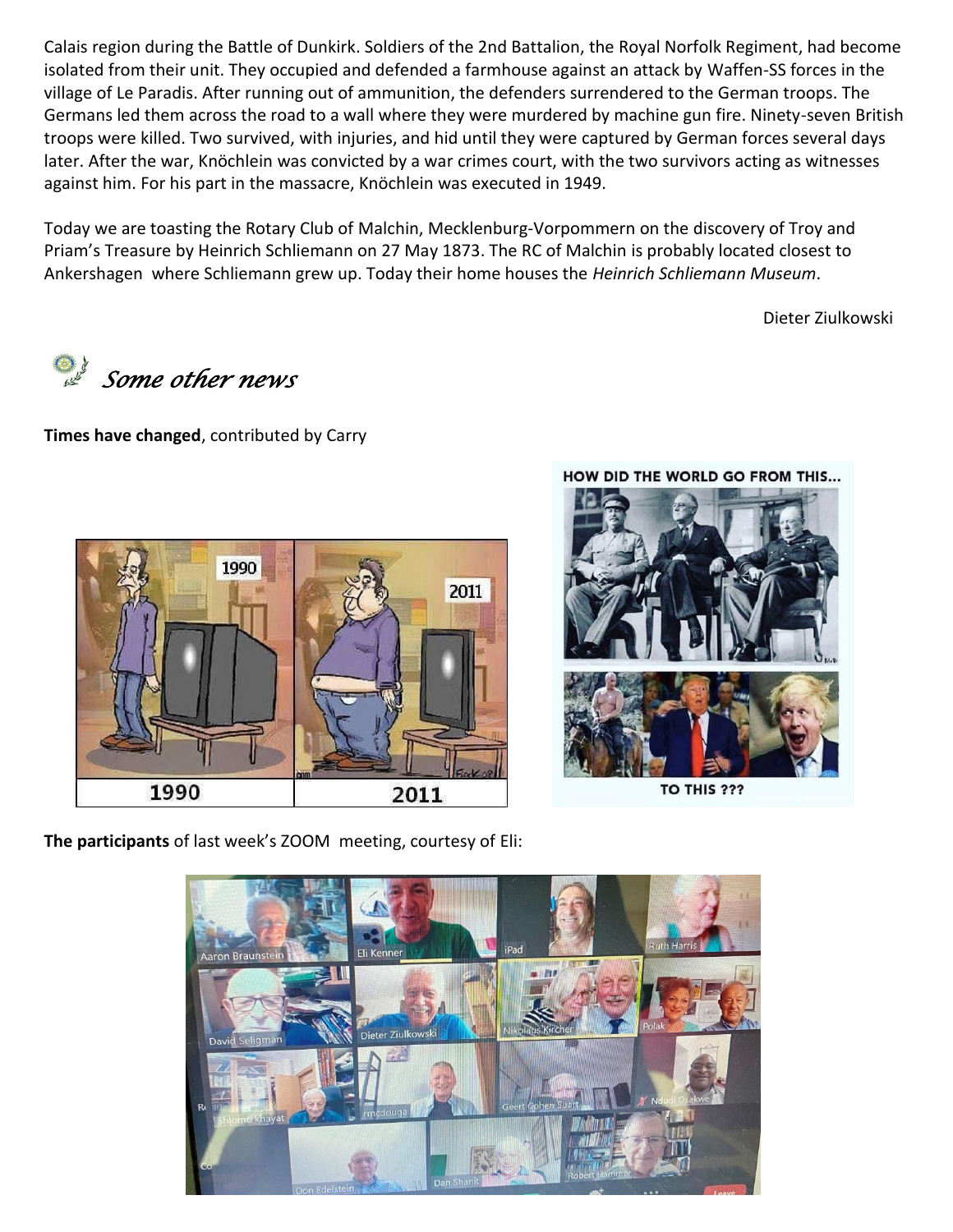### **Contribution** by Dan:

### **From East Jerusalem to the Heart of the Israeli Venture Capital World**

Over the past few years, Shayma Sharif (MEET Class of 2008) has become a role model for a new generation of female students with a passion for technology and entrepreneurship. She was just promoted to a Principal at [NFX,](https://mit.us6.list-manage.com/track/click?u=ff144d87c3d03dd1eefb5eac5&id=ce8255e4f9&e=f0e9f01457) a Silicon Valley venture firm with an office in Tel Aviv, and she was recently featured for her achievements on [Forbes Israel's 30 Under 30](https://mit.us6.list-manage.com/track/click?u=ff144d87c3d03dd1eefb5eac5&id=cfbb619940&e=f0e9f01457) list and on The Marker's 40 Under 40. She's only 29!

Born and raised in East Jerusalem, Shayma joined MEET in 2006. Shortly after graduating from our program, she was accepted to the Technion – Israel Institute of Technology – where she received her Bachelor's degree in Civil Engineering and Master's degree in Transportation Engineering. She then joined the Boston Consulting Group in Tel Aviv in 2018. Last year, Shayma took another ambitious step and became an Associate, and now a Principal, at the VC firm NFX in Tel Aviv, where she is responsible for investments and relations with startups. As part of her social activism, Shayma served as a MEET instructor and is currently a MEET Board Member.

In her recent [interview for CTech,](https://mit.us6.list-manage.com/track/click?u=ff144d87c3d03dd1eefb5eac5&id=b4f508e07d&e=f0e9f01457) Shayma explains how the Israeli VC ecosystem is slowly opening up to more professionals like herself. She says that, "it is a combination of working hard and getting the foundation to be able to do this type of role, but also having someone who is willing to hire a person from a different background. As long as we have more of these combinations going forward, we will see more Arabs in the industry in Israel. The more we see people like us in the roles that we aspire to, the more subconsciously we believe that we can do it. So, I want to help do that and inspire younger people like myself."

We'd like to take this opportunity and congratulate Shayma on her success – well done!